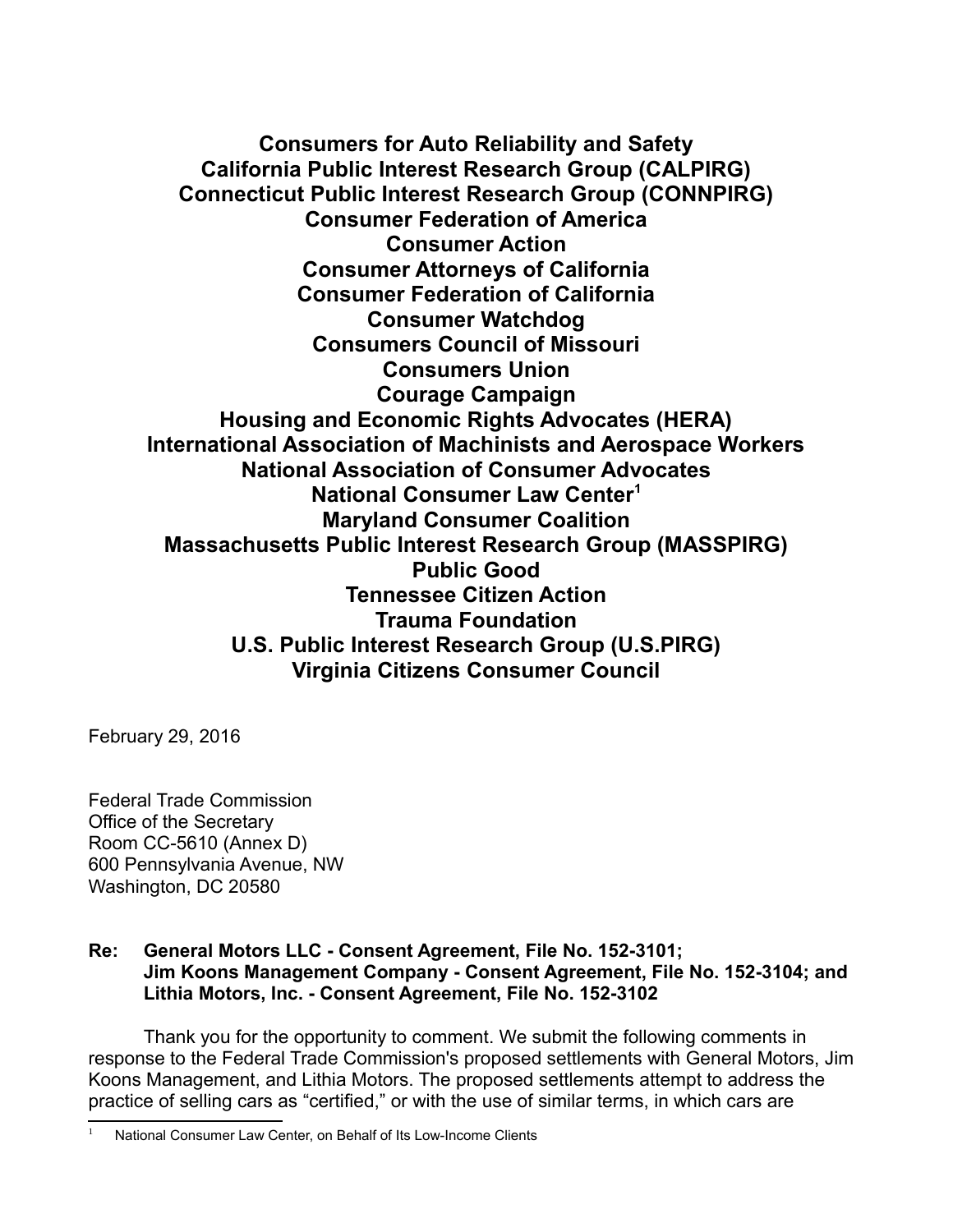advertised as thoroughly inspected and safe cars, despite the cars' having unrepaired safety recalls.

The FTC's intention to enforce laws against false advertising and unfair and deceptive acts and practices involving auto dealers' sales of unsafe, unrepaired recalled used cars, particularly vehicles advertised and sold as "certified," is laudable. This is an important public safety and consumer protection issue. While we applaud the Commission's decision to engage in this area, the proposed consent agreements would fail to protect consumers from false and misleading statements, unfair and deceptive trade practices, and – most importantly – unsafe cars. The consent orders should be amended to prohibit dealers from selling any "certified" vehicle to a consumer if it has unperformed safety recalls. The consent orders should not rely on mere disclosure of a safety defect at all, but it would be particularly harmful to rely on disclosures of open safety recalls when a vehicle is advertised as having passed an inspection, or being "certified," or safe.

Some car dealers, most notably AutoNation, the nation's largest new car dealership chain, have announced that they do not sell any recalled new or used vehicles, at wholesale or retail, unless the recall repairs have been performed.<sup>[2](#page-1-0)</sup> However, other dealers, most notably CarMax, the nation's largest retailer of used cars, sell unrepaired recalled used cars to consumers, including vehicles they advertise as having passed a rigorous inspection, qualifying to be sold as "CarMax Quality Certified," and covered by express warranties. These sales pose a serious threat to public safety.

The FTC clearly has the authority to enforce laws – including prohibitions against unfair and deceptive acts and practices, false and misleading advertising, bait-and-switch, and violations of the Magnuson-Moss Warranty Act – against dealers who engage in such practices. We welcome the agency's enforcement of those laws. However, it is important that any FTC settlement be at least as protective as prevailing applicable laws across the nation.

On June 23, 2014, consumer groups petitioned the FTC to investigate and take enforcement actions to curb CarMax's sales of so-called "certified" used cars with unrepaired safety recalls. Because CarMax persists in selling large numbers of recalled vehicles with lethal safety defects, we continue to urge the FTC to curb CarMax and other dealers from endangering lives by engaging in such reckless practices.<sup>[3](#page-1-1)</sup>

The proposed settlements would allow car dealers to sell "certified" vehicles, advertised as having passed rigorous inspections, if the dealers merely "disclose" to prospective car buyers the existence (or potential existence) of unrepaired safety recalls. Such settlements could unfortunately do more harm than good. They could perversely encourage even more unethical and unscrupulous car dealers to engage in reckless practices and play "used car roulette" with the public's safety.

According to the FTC's announcement of the settlements, "Under the proposed consent orders, which would remain in effect for 20 years, the companies are prohibited from

<span id="page-1-0"></span>AutoNation includes over 327 new car dealerships, and advertises that all its dealerships guarantee a "recall free" vehicle.

<span id="page-1-1"></span><sup>&</sup>lt;sup>3</sup> See reports issued by the CARS Foundation and CALPIRG Education Fund, CONNPIRG Education Fund, and MASSPIRG Education Fund, plus numerous news reports, documenting and describing CarMax's deceptive sales practices, posted here: http://www.carsfoundation.org/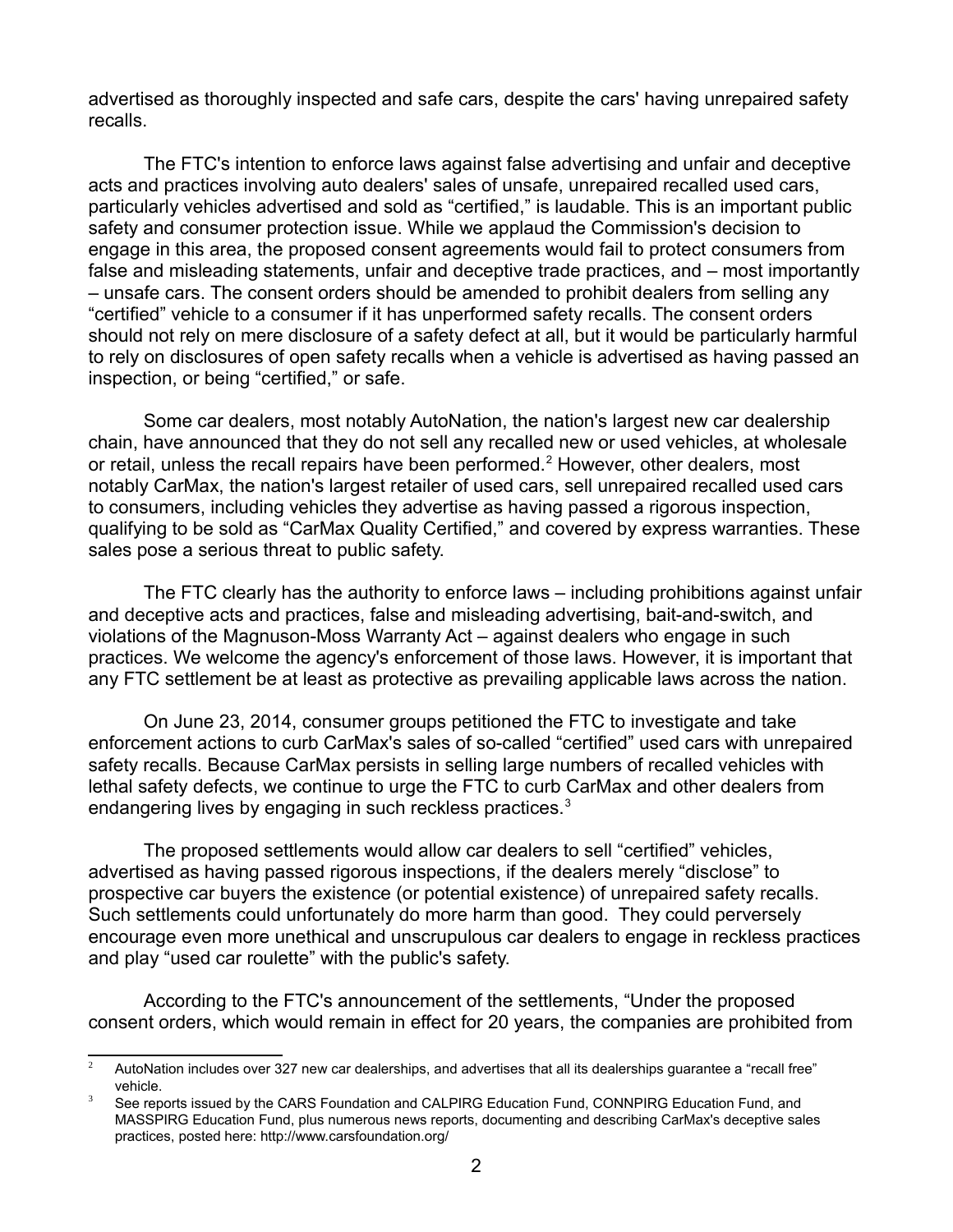claiming that their used vehicles are safe or have been subject to a rigorous inspection unless they are free of unrepaired safety recalls, **or unless the companies clearly disclose the existence of the recalls in close proximity to the inspection claims.** The proposed orders also would prohibit the companies from misrepresenting material facts about the safety of used cars they advertise." [Emphasis added.]

The actual proposed consent orders go one step further and would allow dealers to merely disclose the possibility of a recall and tell consumers how they can investigate the possibility. Even worse, this language could just be added to every advertisement and certification without checking whether the car was subject to recall or not, or providing any information specific to an individual vehicle. Such a diffuse form of disclosure, appearing in generalized advertising, regardless whether an individual vehicle has an unrepaired recall or not, is virtually meaningless. It could also be easily dismissed by the claim, "we have to put that notice in all our ads, and on all our cars."

By allowing dealers the option of selling unsafe vehicles advertised as passing a rigorous inspection and qualifying to be sold as "certified" with a contradictory "disclosure," the proposed settlements would protect unscrupulous, reckless auto dealers instead of consumers. The proposed settlements would also be contrary to existing federal and state consumer protection laws and the well-established public policy of protecting the public from unsafe, recalled products, including vehicles.

An impact of the proposed settlements would be to encourage a highly dangerous form of false, deceptive, and misleading advertising, even fraud. The settlements may also give unscrupulous dealers a new defense, in the case of injury or death, potentially shifting liability onto their victims, and allowing dealers to claim the used car buyers had "assumed the risk."

If finalized, the agency's proposal could also give unethical dealers a new, unprecedented federal "safe harbor" for selling unsafe, defective "certified" used vehicles, allowing them to argue that they were in full compliance with the terms of the settlements with GM, Lithia, and Koons, potentially undermining existing consumer protection laws.

Instead of finalizing the proposed settlements in their current form, at the very least the FTC's settlements should recognize as an unfair and deceptive trade practice, any advertisement or representation that a used car with an unrepaired safety recall is "safe," or "certified" or similar term; has passed an inspection; is worth more than other vehicles; has a warranty; or is in good condition, or merchantable.

# **The proposed settlements are unprecedented and contrary to existing law and well-established public policy**

The proposed settlements are unprecedented. There is no consumer product where a federal agency explicitly allows retailers to sell the product subsequent to the issuance of a safety recall, with or without "disclosure," unless the product has been repaired to make it safe. To the contrary, under the Consumer Product Safety Act, sales of used goods that have been recalled, such as cribs, toys with lead paint, lawnmowers, and other consumer products are strictly prohibited.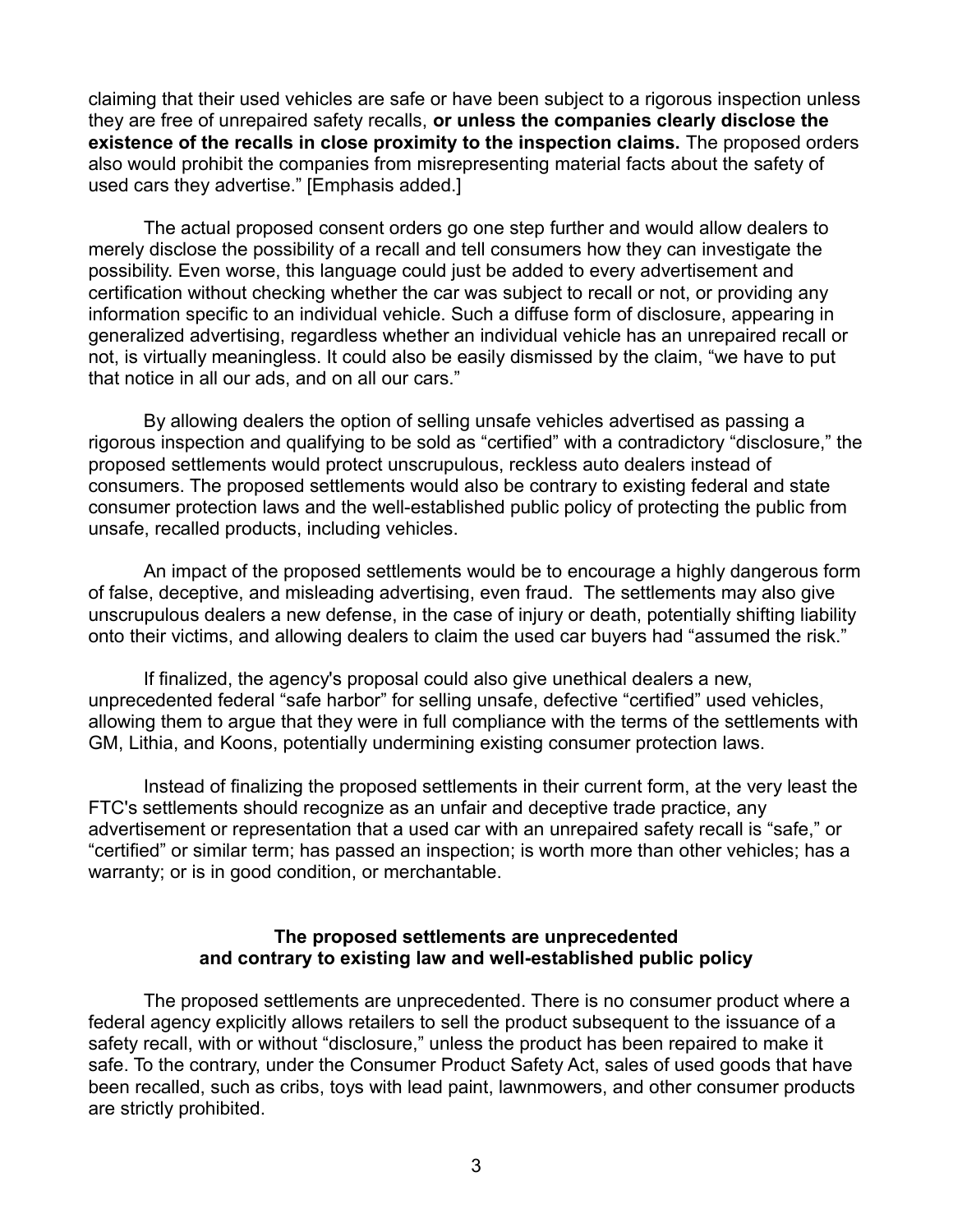The proposed settlements, if confirmed, would set a new, harmful precedent. Imagine if pharmacies were allowed to sell recalled medicines or drugs, or grocery stores to sell beef tainted with E. coli, or eggs with Salmonella, while advertising that all their products had passed "rigorous inspections" and qualified to be sold as "certified." The public needs, expects, and deserves better protection than that.

The proposals also fail to recognize that the safety of individual used car buyers is not all that is at stake. Unlike many other consumer products, operating a vehicle involves risks to the broader public, including pedestrians, bicyclists, passengers, and everyone who shares the roads. Allowing dealers to sell unrepaired recalled cars – with or without "disclosure" – would place not only the owners and their passengers at risk, but pose a serious threat to others. There is a strong public interest in ensuring that all new and used vehicles are safe to operate on public roads, regardless what an individual car buyer, however well-informed, may choose. Types of vehicle safety defects that have led to safety recalls, where others' lives are placed at risk, include:

- Faulty brakes
- Loss of steering
- Axles that break
- Wheels that fall off
- Transmissions that slip out of "park," so cars slide downhill
- Hoods that fly up and obscure vision
- Windshield wipers that fail and cause a loss of visibility
- Ignition switches that cause a loss of power steering and brakes
- Sticking accelerator pedals
- Failures to protect against hacking and remote control of steering or braking
- Drive shafts that separate from the axles
- Catching on fire
- Fuel leaks that cause carbon monoxide poisoning

Recognizing this risk, many states and localities have laws that specifically prohibit dealers from selling unsafe used vehicles, even when they have not been recalled. For example, Massachusetts requires that dealers must warrant that all used cars they sell for over \$700 are safe to operate on the roads.<sup>[4](#page-3-0)</sup> New York City requires dealers to certify that the vehicles they offer for sale are "roadworthy."<sup>[5](#page-3-1)</sup> California prohibits dealers from selling vehicles that fail to comply with all applicable Federal Motor Vehicle Safety Standards.<sup>[6](#page-3-2)</sup>

<span id="page-3-0"></span> $^4$  Massachusetts' Used Vehicle Warranty Law, G.L. c. 90, § 7N ¼ (General Laws chapter 90, section 7 N ¼)

<span id="page-3-1"></span> $^5$  New York City's Department of Consumer Affairs Launches Investigation into the Sale of Unrepaired Recalled Used Cars, Aggressively Protecting New Yorkers from Potentially Fatal Defects. News Release issued July 30, 2014. "Fortunately, City law, which DCA enforces, requires dealers to certify that their vehicles are 'roadworthy,' and prohibits dealers from misleading consumers as to the safety of their vehicles. Under City Law, a car with recalled parts that are unrepaired is not deemed to be roadworthy." Posted at: [http://www1.nyc.gov/assets/dca/downloads/pdf/media/Media\\_News\\_PR073014.pdf](http://www1.nyc.gov/assets/dca/downloads/pdf/media/Media_News_PR073014.pdf)

Also, New York Vehicle and Traffic Law Sec. 417 codifies the U.C.C."warranty of merchantability," as to automobiles, by creating the concept of a "warranty of servicability", requiring that a used car be delivered "in a condition . to . . . satisfactory and adequate service upon the public highway". Armstrong v. Boyce, 135 Misc 2d 148 (NY City Ct., 1987). VTL 417 requires used car dealers to inspect vehicles and to deliver a certificate to buyers stating that the vehicle is "in condition and repair to render, under normal use, satisfactory and adequate service upon the public highway at the time of delivery". This warranty of serviceability goes beyond the implied warranties of the U.C.C. and is non waivable. Dato v. Vatland, 36 Misc 2d 636 (Dist. Ct. Nassau 1962) Dato v. Vatland, supra , Winsley v. Spitzer Motor Sales, Inc., 12 Misc 2d 56, See also Mc Cormack v. Lynn Imports.

<span id="page-3-2"></span> $^6$  California Vehicle Code Section 24007 (a)(1): "No dealer or person holding a retail seller's permit shall sell a new or used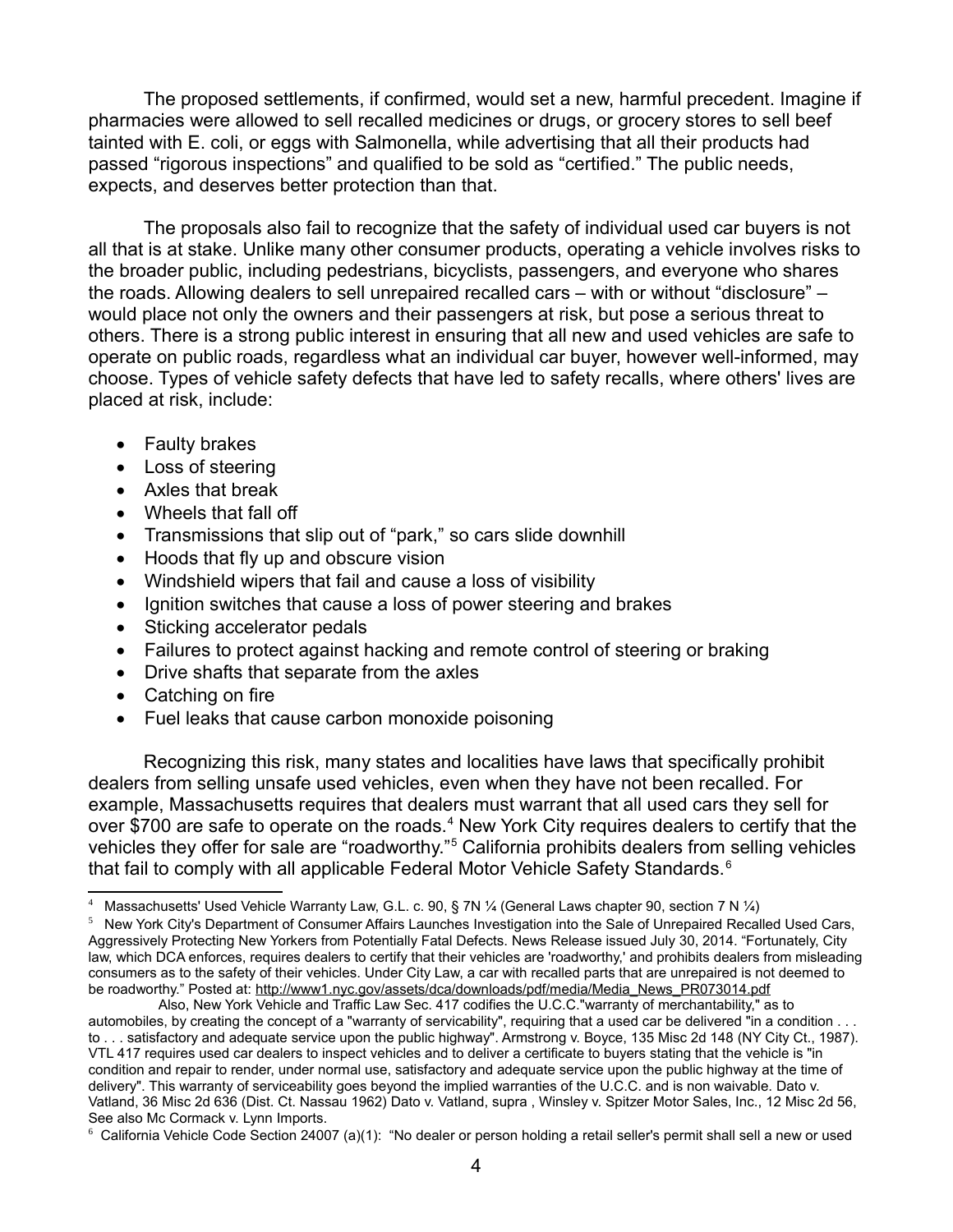Fourteen states mandate that dealers must provide express warranties on used vehicles, or prohibit the sale of used vehicles "As Is" or with a disclaimer of implied warranties. In addition, California prohibits dealers from selling any "certified" used cars, or cars advertised using a term similar to "certified," "As Is." In those states, used car buyers benefit from the implied warranty that the vehicles are merchantable, and would "pass without objection in the trade." No vehicle that is being recalled for an unrepaired safety recall is "without objection in the trade." In fact, a safety recall is the very epitome of an "objection in the trade," where the manufacturer itself has openly acknowledged the unsafe, defective condition of the vehicle. Such practices would also violate state laws prohibiting unfair and deceptive acts and practices and implied warranties that the vehicle is merchantable, as well as other laws mentioned above.

Auto dealers themselves have acknowledged that it is currently illegal for them to sell unsafe vehicles to the public. For example, "Potamkin, a General Motors dealer in New York, has a written policy requiring its employees to fix recalled vehicles before selling them to the public, according to John Bruno Jr., a general sales manager at one Potamkin location. **'**If there are any open recalls, we get them taken care of as fast as possible,' Mr. Bruno said, adding that it was 'illegal and irresponsible' to do otherwise."[7](#page-4-0)

Such practices would also be in violation of a whole body of case law and common law. Carlos Solis was a used car buyer in Texas who was killed by an unrepaired recalled Takata air bag in his Honda, purchased at a used car dealership that failed to get the safety recall repairs performed. A low-speed collision led the air bag in his car to explode with excessive force, spewing shrapnel into his neck, and causing him to bleed to death. "'Even while there's no [specific] regulatory requirement for dealerships to conduct repairs on recalled [used] vehicles or parts, it doesn't get them off the hook for lawsuits over injuries or deaths,'" said Robert Ammons, the Solis family attorney. We agree with Ammons that, as he said, "'They have a common law duty to exercise ordinary care for the safety of consumers."<sup>[8](#page-4-1)</sup>

Indeed, all fifty states have statutes or common law doctrines that prohibit businesses, including auto dealers, from engaging in conduct that either negligently or willfully causes personal injury or wrongful death. Any dealer who engages in such practices faces significant potential liability including actual, compensatory, and punitive damages, as well as possible criminal prosecution for acts that are willful or malicious.

The "disclosure" element of the FTC's proposal would also be counter to prevailing public policy that has garnered widespread bi-partisan support. Just last year, the U.S. Congress did not pass proposed legislation, backed by the National Automobile Dealers Association, that would have allowed dealers to rent or loan new or used recalled vehicles with "disclosure." That provision, initially included in a larger bill, did not even get a single

vehicle that is not in compliance with this code and departmental regulations adopted pursuant to this code, unless the vehicle is sold to another dealer, sold for the purpose of being legally wrecked or dismantled, or sold exclusively for offhighway use." Section 24011: "Whenever a federal motor vehicle safety standard is established under federal law (49 U.S.C. Sec. 30101 et seq.), no dealer shall sell or offer for sale a vehicle to which the standard is applicable...unless: (a) The vehicle or equipment conforms to the applicable federal standard."

<span id="page-4-0"></span> $7$  "New York Imposes a Used Car Repair Rule," New York Times, July 29, 2015. Posted at:

<span id="page-4-1"></span><http://www.nytimes.com/2014/07/30/business/new-york-city-imposes-a-used-car-repair-rule.html> 8 "Fatal Houston Fender Bender Shows Shortcomings of Recalls," *Washington Post / Bloomberg,* February 2, 2015. Posted at: <http://washpost.bloomberg.com/Story?docId=1376-NJ0A6F6K50Z401-59E375CVPS8NI2ITBNEAFKJNJC>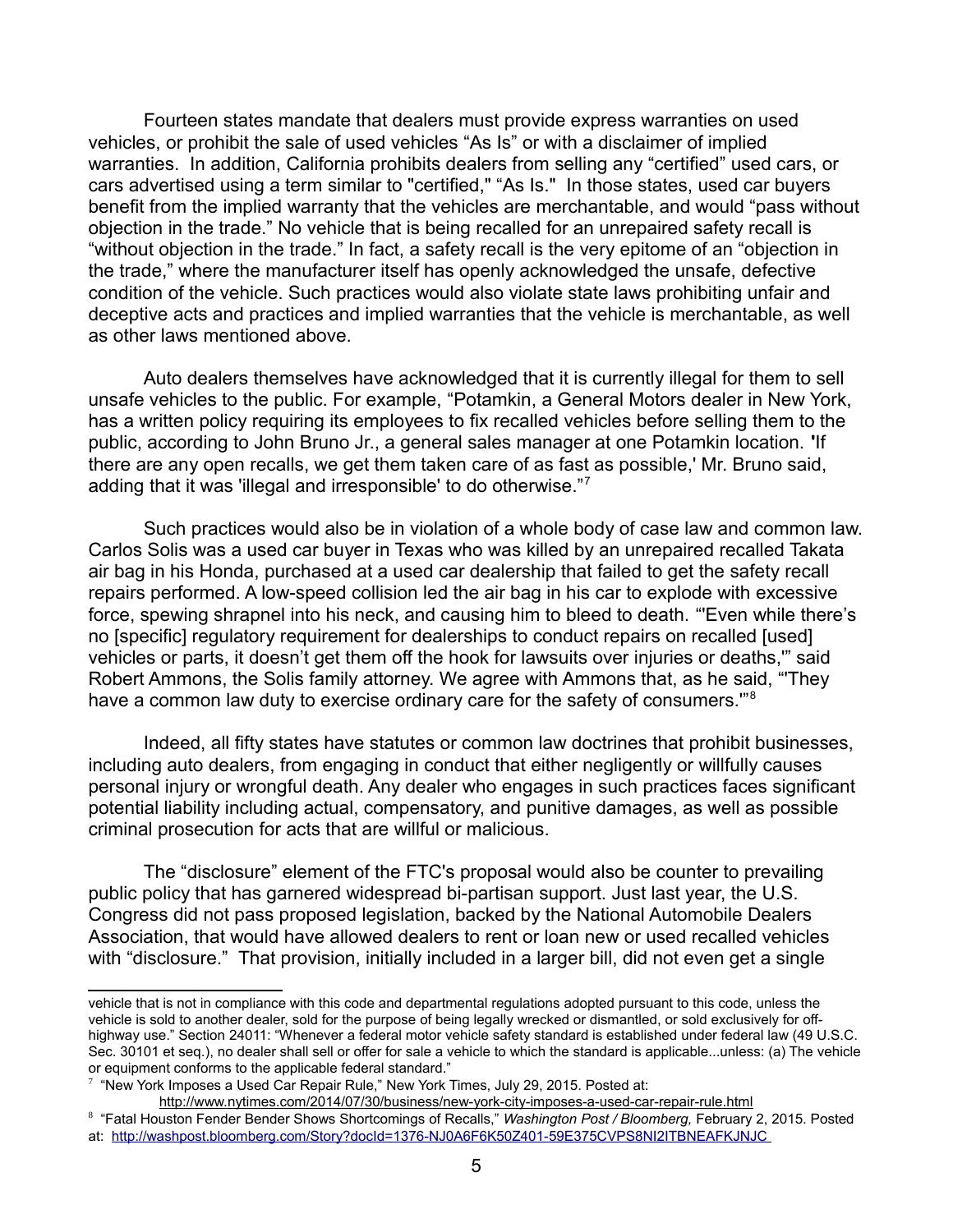hearing.<sup>[9](#page-5-0)</sup> Instead, it was removed and Congress enacted the Raechel and Jacqueline Houck Safe Rental Car Act, to **prohibit** rental car companies (including car dealers) with fleets of 35 rental / loaner vehicles or more from renting or selling recalled cars unless the safety recall repairs have been performed. That legislation, which takes effect in June of this year, makes it violation of federal law, enforceable by the National Highway Traffic Safety Administration, to engage in such practices.

In 2015, the legislatures in California and New Jersey also rejected similar "disclosure" legislation, which the dealers sought in order to eviscerate existing consumer protections and to insulate themselves from liability in the event of deaths or injuries caused by their deceptive sales of defective used cars. The legislature in Virginia also recently rejected a similar attempt to legalize dealers' sales of recalled vehicles with "disclosure," which would have granted them immunity, shifting liability onto their victims.

# **"Disclosure" is inadequate to protect consumers from unsafe recalled used cars**

The federal Department of Transportation's National Highway Traffic Safety Administration (NHTSA), the nation's premier auto safety agency, as well as Secretary of Transportation Anthony Foxx, have repeatedly called upon auto dealers to ensure that all cars they sell – both new and used – are safe and free from unrepaired safety recalls.

NHTSA has made the same call relative to rental cars. In a letter to U.S. Senators Claire McCaskill and Barbara Boxer, NHTSA warned of the hazards inherent in allowing the rentals of unrepaired recalled vehicles with "disclosure," as had been proposed by the Alliance of Automobile Manufacturers. The same points apply regarding dealers' sales of used cars. According to NHTSA:

"The [Alliance of Auto Manufacturers'] Proposal allows vehicles subject to recall to be rented if consumers acknowledge and consent to the risks and dangers of the defect. **A consumer...usually is not in an informed position to understand the nature and extent of a defect or noncompliance.** The consumer is therefore put in the position of quickly choosing between risking their safety and their ability to fulfill the purpose of the trip as planned. The agency believes it is unreasonable to place the burden on the consumer in this context or to expect that rental car companies and their employees could adequately educate a consumer on the risks and dangers of the defective vehicle."[10](#page-5-1)

We concur with NHTSA. We also fully agree with the testimony of Julie Menin, Commissioner, New York City Department of Consumer Affairs, before the New York City Council on Consumer Affairs:

"Consumers purchasing used cars have an expectation, grounded in law, that the car they are sold is safe and does not have a dangerous defect that could cause serious harm, injury, or even death...We anticipate that the industry will urge the Council to simply require disclosure of a vehicle's recall status prior to sale, an approach which we think is inadequate to protect the lives of consumers who buy cars,

<span id="page-5-0"></span>S. 1732, Section 4209, Introduced by Senators Thune, Fischer, and Moran, 114<sup>th</sup> Congress, 2015.

<span id="page-5-1"></span><sup>&</sup>lt;sup>10</sup> Letter to U.S. Senators McCaskill and Boxer from David Friedman, Deputy Administrator, National Highway Traffic Safety Administration, November 5, 2014.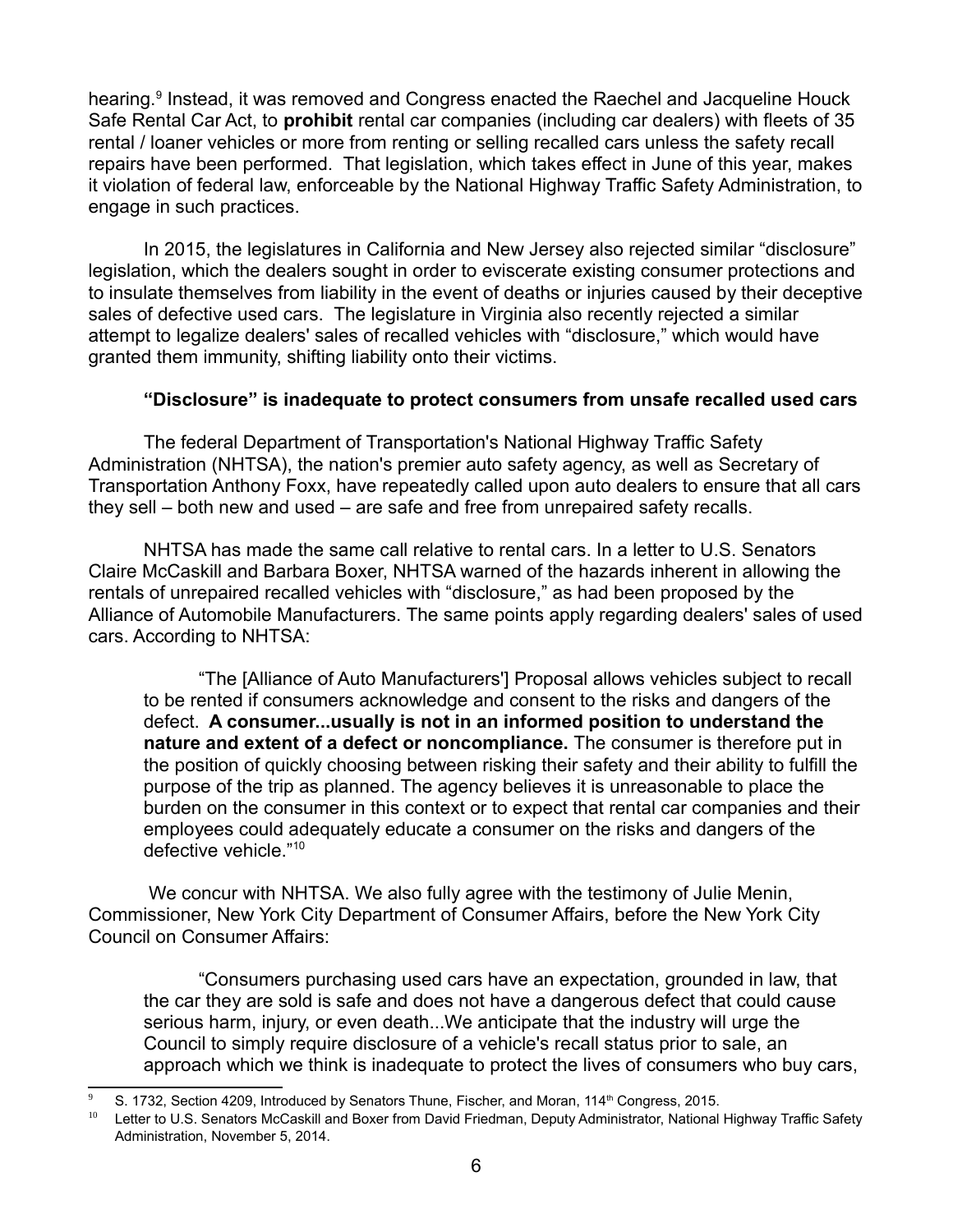as well as those who use the roads."[11](#page-6-0)

According to a scientifically researched report cited by *Pro Publica* and the *New York Times*, disclosure is ineffective in complex transactions such as purchasing a car: "'We are doing disclosure as a regulatory move all over the board," says Adam J. Levitin, a law professor at Georgetown, "The funny thing is, we are doing this despite very little evidence of its efficacy….it really works only when things are simple. As soon as transactions become complex, disclosure starts to stumble. Buying a car, for instance, turns out to be several transactions: the purchase itself, the financing, maybe the trade-in of an old car and various insurance and warranty decisions. These are all subject to various disclosure rules, but making the choices clear and useful has proved nigh impossible..."<sup>[12](#page-6-1)</sup>

As consumer groups stated in comments submitted to the FTC in response to the FTC's Supplemental Notice of Proposed Rulemaking regarding the Used Motor Vehicle Trade Regulation Rule:

"Regarding safety recalls in particular, the Commission can and should play an important role in protecting the public from unsafe recalled used cars. However, it is important to note that it is already a violation of various state laws for dealers to sell unsafe recalled used cars to consumers. For example, such practices may violate laws against committing fraud, engaging in unfair or deceptive acts or practices, violating express and / or implied warranties, or being criminally negligent. *No amount or type of disclosure regarding a vehicle under safety recall is sufficient to substitute for the dealer's existing duty under various state laws to deliver a vehicle that is free from known safety defects that have led the manufacturer to issue a safety recall." [13](#page-6-2)*

In essence, the proposals could require consumers – if they do happen to see the disclosures and actually read them – to make life-or-death decisions, sometimes under pressure, with little time to deliberate, on the basis of incomplete information. For example, someone who reads that a car has a defect involving the floor mat may conclude that is not safety-related, and would present a low risk, without realizing that the floor mat defect could cause the car to suddenly accelerate out of control to speeds of 120 mph or more. Indeed, the proposed consent agreement would allow a disclosure that there may or may not be an unrepaired safety recall on the vehicle for sale. The consumer on the car lot, being pressured to sign a purchase contract, might not have the technology to even research if there is an unrepaired recall, on the spot. The dealer does – yet the proposed settlement agreement does not even require the dealer to take that simple step.

The proposals also seemingly do not account for the terrible, but very real, possibility that consumers may purchase a vehicle with the intent to have it repaired, only to be injured or killed before they have an opportunity to have the repairs performed. Some consumers have been killed within days or even hours of being sold or loaned an unsafe car. A tragic

<span id="page-6-0"></span><sup>&</sup>lt;sup>11</sup> Testimony of Julie Menin, Commissioner, New York City Department of Consumer Affairs, before the New York City Council on Consumer Affairs, October 28, 2014. Posted

<span id="page-6-1"></span>at:<http://www1.nyc.gov/assets/dca/downloads/pdf/partners/Advocacy-Used-Car-Sales-102814.pdf>

<sup>&</sup>lt;sup>12</sup> The Trouble with Disclosure: It Doesn't Work," by Jesse Eisenberg, published by Pro Publica in cooperation with the New York Times (February 11, 2015).

<span id="page-6-2"></span> $13$  Consumers for Auto Reliability and Safety, National Association of Consumer Advocates, and National Consumer Law Center on behalf of its low-income clients. Submitted to the FTC on March Used Car Regulatory Review, 16 CFR Part 455, Project No. P087604 79 Fed. Reg. 70804 (Nov. 28, 2014). (Emphasis added.)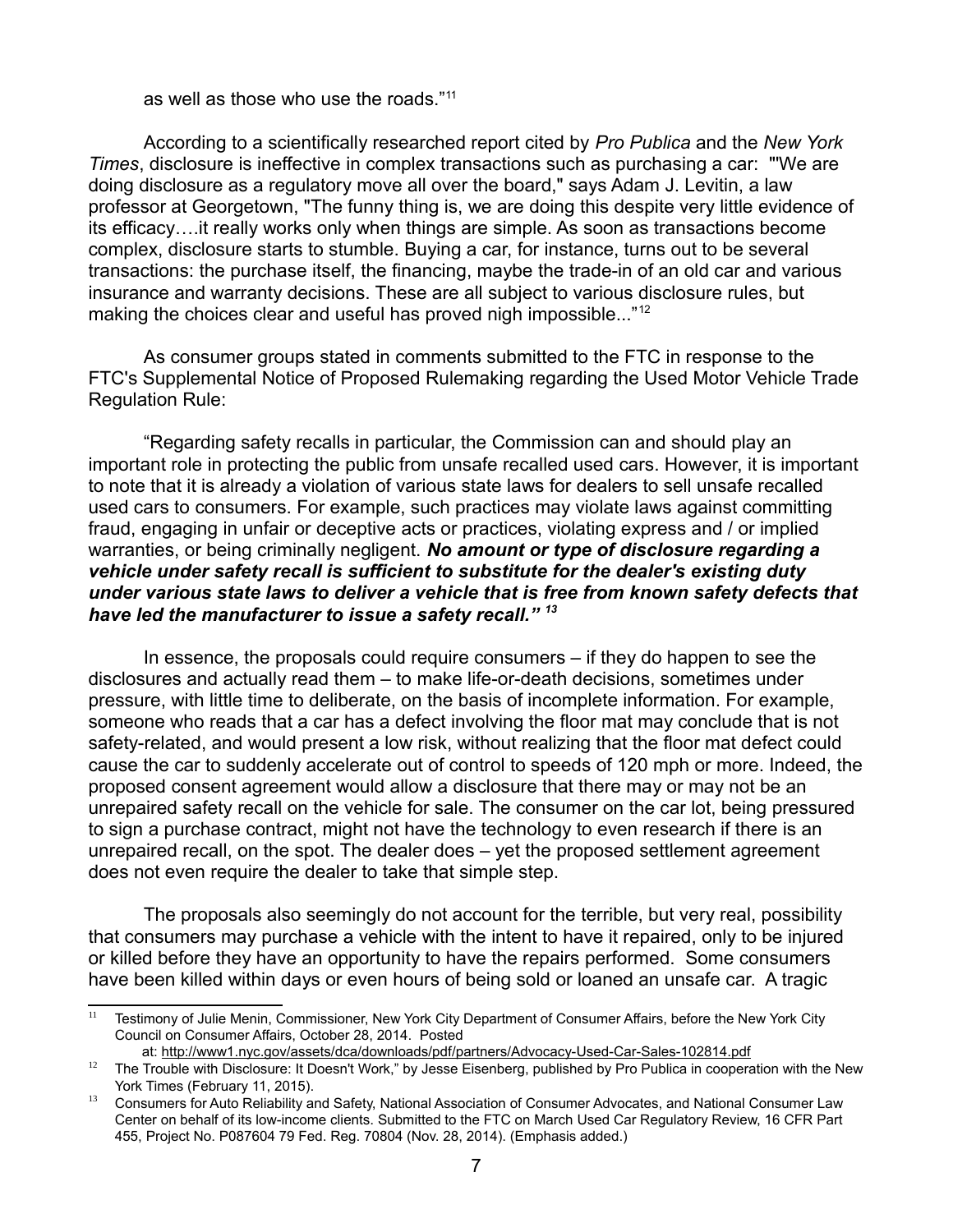example that illustrates how hazardous these products are, even when a recall has not yet been issued: the Saylor / Lastrella Lexus crash in San Diego that led to the massive Toyota sudden acceleration recall. Car dealer Bob Baker's Lexus dealership near San Diego gave CHP Officer Mark Saylor a Lexus loaner car while his new Lexus was at the dealership for routine maintenance. Mr. Saylor then picked up his wife, Cleofe Lastrella, their daughter Mahala (age 13), and his brother-in-law Chris Lastrella, and they headed to a sporting event. Due to a defect that caused the vehicle to accelerate out of control, the Lexus reached speeds of 120 mph, and collided with another vehicle at an intersection, injuring the driver of a Ford SUV. Then the Lexus soared over an embankment and crashed, bursting into flames. Mark Saylor, his wife, their daughter, and his brother-in-law all perished within hours after the dealer handed Mark Saylor the keys to the defective loaner Lexus.[14](#page-7-0) 

In another tragic case, Lara Gass was killed by a defective GM ignition switch just three days after her father texted her that he had received a safety recall notice about the vehicle from General Motors. According to the *New York Times*, "Ms. Gass, 27, was killed after crashing into a tractor-trailer on her way to work as an intern for a federal judge. She died three days after the official recall notice from General Motors arrived in the mail. It was the third recall on the car, a white 2006 Saturn Ion; this time the problem was a defective ignition switch that could shut off power and disable the power steering, brakes and air bags."[15](#page-7-1)

Another reason "disclosure" is an entirely inadequate approach is that it will lack vitally important information. For example, there is a 15-year limit on when manufacturers have to cover the cost of safety recall repairs. A disclosure of an unrepaired recall is likely to lead consumers to believe that a repair is available at the manufacturer's expense, only to find out later that they would have to pay out of pocket for repairs they may not be able to afford. A consumer who, like many used car buyers, has limited income, is likely to end up stuck with an unsafe vehicle.

In addition, some consumers may be led to believe they can readily obtain repairs, only to discover – after purchase – that no repair parts are available, or the manufacturer has not devised a fix, leaving them stuck with an unsafe vehicle. Due to shortages of repair parts and qualified automotive technicians, it may be months before a recalled vehicle can be repaired and safe to operate. For example, repairs for vehicles with recalled Takata air bags that explode with excessive force and spray shrapnel, blinding people or causing them to bleed to death, may not be available for many months, or even years.

Adding to the public's confusion – car dealers themselves, including members of Congress, downplay the risks posed by recalled vehicles and lead the public to believe that they do not have to worry about recalled cars when they shop at an auto dealership. During debate over the federal Raechel and Jacqueline Houck Safe Rental Car Act on the House floor, two members of Congress who are auto dealers stated the following:

US Rep. Mike Kelly (R, PA): "There is not a single person in our business that would ever put one of our owners in a defective car or a car with a recall…There is none of us

<span id="page-7-0"></span><sup>&</sup>lt;sup>14</sup> NBC News: "CHP Officer, Family killed in crash. A 911 call made minutes before the accident said the car's accelerator was stuck."<http://www.nbcsandiego.com/news/local/CHP-Officer-Family-Killed-in-Crash-56629472.html>

<span id="page-7-1"></span> $15$  "After a G.M. Recall, a Fiery Crash," New York Times, September 25, 2014. Posted at: http://www.nytimes.com/2014/09/26/business/after-a-gm-recall-a-fiery-crash-and-a-payout.html?\_r=0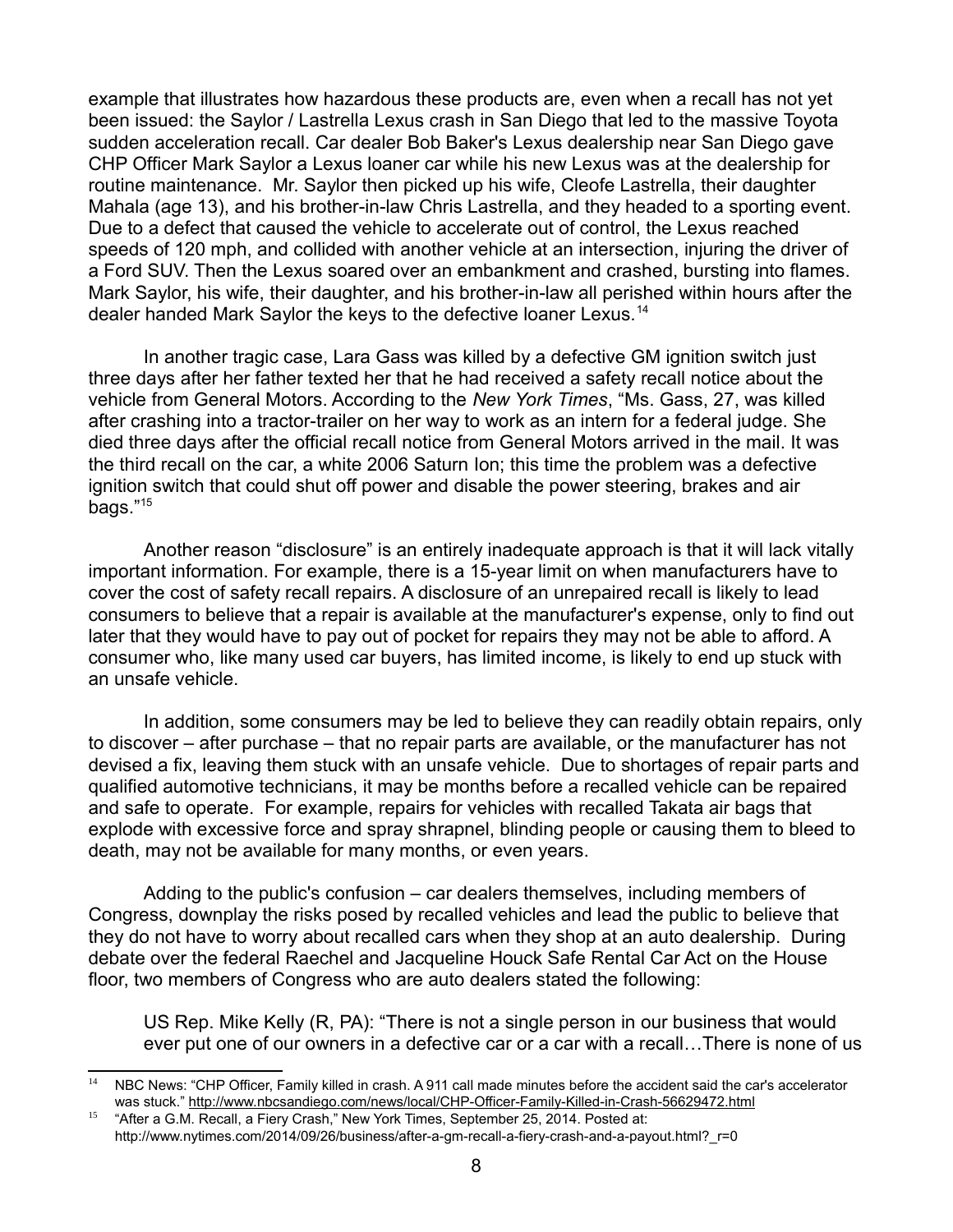in our business that would ever put any of our owners in an unsafe car."[16](#page-8-0)

US Rep. Roger Williams (R, TX): "Auto dealers, much like us here in Washington, D.C., have a reputation to uphold. No auto dealer in his right mind would loan a vehicle to his customers that is unsafe to drive or operate."[17](#page-8-1)

At two legislative hearings in Sacramento, representatives of CarMax who testified regarding safety legislation denied that the company sells recalled cars without getting the recall repairs done. Then they proceeded to contradict their own testimony.<sup>[18](#page-8-2)</sup>

Recently, the President and CEO of the Virginia Automobile Dealers Association told the *Daily Press* in Richmond that "The vast majority of recalls are for minor things."[19](#page-8-3) That claim is irresponsible, misleading, and false, including regarding the safety recalls with which the proposed settlements deal. According to NHTSA, "All safety recalls resulting from defects present an unreasonable risk to safety, and we believe it is inappropriate to suggest that some defects are not risky enough to require repair. For the safety of the motoring public, all recalled vehicles should be fixed promptly."[20](#page-8-4)

# **Dealers are in the best position to investigate if there is an unrepaired safety recall and have it repaired.**

Dealers are generally in a better position to ensure that safety recall repairs are performed than individual consumers. Just as creditors under the Holder Rule are in a better position to police the market, car dealers, who are licensed professionals in the business of selling cars, are in a better position to ensure that safety recall work is performed before they sell a used car.

Many consumers live a long distance from the closest dealership of a particular make. They may also have difficulty getting time from work or lose income in order to drive a vehicle to a new car dealership for repairs, and leave it there until the repairs have been performed. They often face significant transportation challenges or other practical barriers. Typically, new car dealers do not perform repairs on evenings or weekends. Low-income consumers who work in part-time and hourly-wage jobs face particularly significant hardships and costs, such as gasoline and lost wages, if they attempt to have their vehicles repaired at a franchised car dealership.

Putting the burden of repairing safety defects primarily onto consumer purchasers is both unfair and inefficient. Dealers are in a better position than consumers to determine if any

<span id="page-8-0"></span> $16$  U.S. Rep. Kelly, a car dealer, speaking on the Floor of the U.S. House of Representatives, in favor of a loophole to exempt auto dealers from the Raechel and Jacqueline Houck Safe Rental Car Act, November 4, 2015. (From Official Transcript.)

<span id="page-8-1"></span><sup>&</sup>lt;sup>17</sup> U.S. Rep. Williams, a car dealer, speaking on the Floor of the U.S. House of Representatives, in favor of a loophole to exempt auto dealers from the Raechel and Jacqueline Houck Safe Rental Car Act, November 4, 2015. (From Official Transcript.)

<span id="page-8-2"></span><sup>&</sup>lt;sup>18</sup> Videotaped testimony of CarMax representatives presented before the California Assembly Business and Professions Committee on July 12, 2015:<https://www.youtube.com/watch?v=oLYzsEjNAS0>and on June 17, 2014: <https://www.youtube.com/watch?v=Njvig59E7h8>

<span id="page-8-3"></span> $19$  "Sudden disagreement: Is Car Bill Good for Consumers, or Bad?" Daily News, Richmond, Virginia, February 6, 2016.

<span id="page-8-4"></span><sup>&</sup>lt;sup>20</sup> U.S. Senate Report 113-253, Raechel and Jacqueline Houck Safe Rental Car Act, S. 921. Posted at: [http://thomas.loc.gov/cgi-bin/cpquery/?&sid=cp113o52F7&r\\_n=sr253.113&dbname=cp113&&sel=TOC\\_3436&](http://thomas.loc.gov/cgi-bin/cpquery/?&sid=cp113o52F7&r_n=sr253.113&dbname=cp113&&sel=TOC_3436&)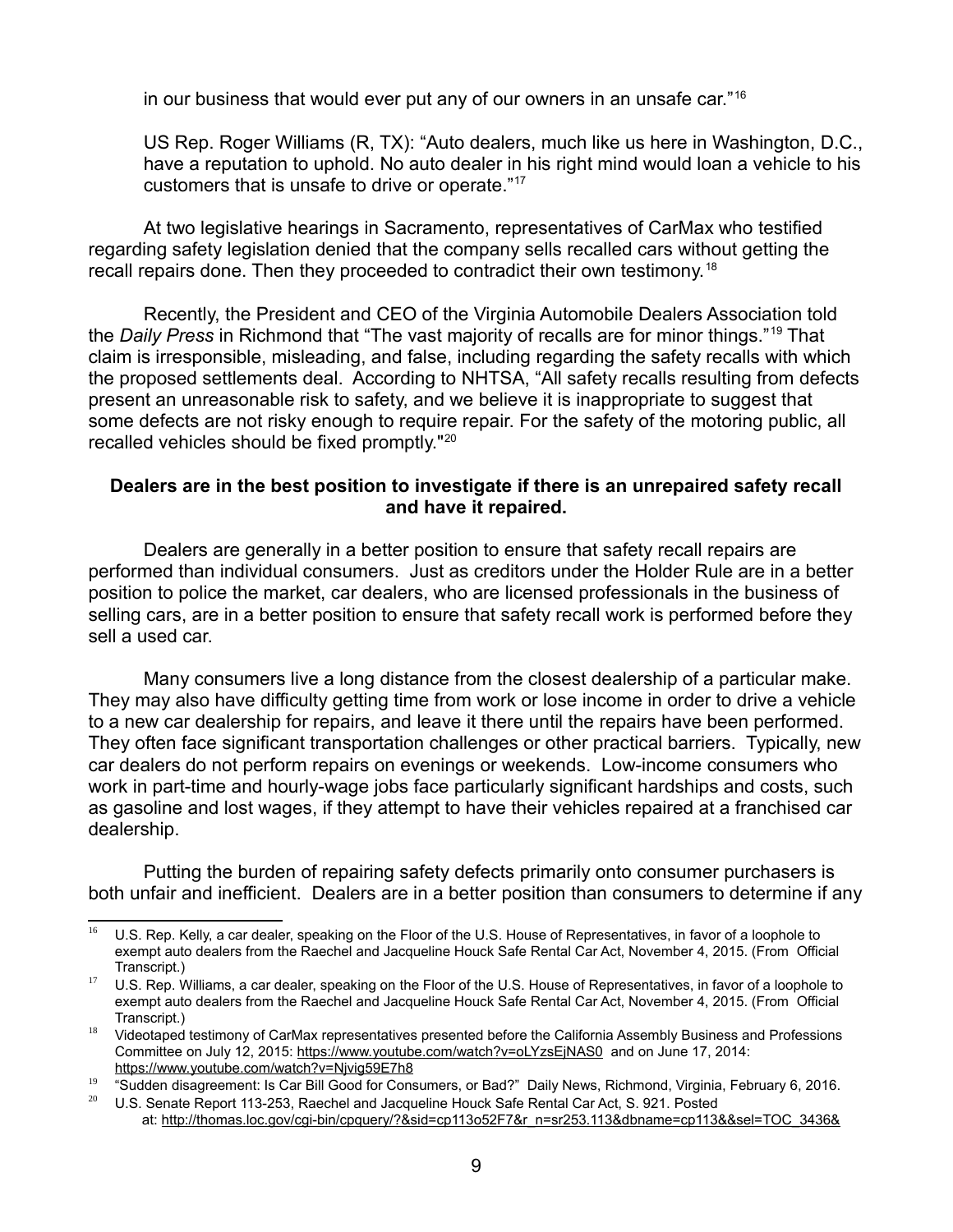outstanding safety recalls exist for cars they are purchasing for resale, and to either repair them (if they are a franchisee), or take those cars to a franchised dealership for repair. According to the Government Accountability Office, only approximately 70% of recalled vehicles are repaired. According to NHTSA, an average of 25% of recalled vehicles are left unrepaired every year. So once they leave the dealer's lot, the likelihood of their being repaired plummets significantly – increasing the risk to owners, their passengers, and the general public.

Instead of putting their customers' lives at risk, dealers have a number of other options available, particularly when they buy a car that is under recall. They can factor in the repair efforts required, and the availability of repair parts, at the time they consider purchasing a car. Some dealers may choose not to purchase recalled vehicles unless the repairs have been performed. Those dealers who elect to acquire unsafe recalled cars may sell them on the wholesale market to other dealers, auto auctions, or wholesalers, or deliver them to a franchised dealer of that brand for repairs, or take other appropriate steps in order to ensure that the vehicles they offer for sale to the public are safe, prior to delivery to a consumer.

# **Sales of unrepaired recalled "certified" vehicles is inherently deceptive, even with "disclosure"**

Because of the way auto manufacturers and dealers advertise and promote "certified" vehicles, they create reasonable expectations that the vehicles are safe and free from unrepaired safety defects. Recent nationwide polling found that a whopping 92% of respondents agreed that when a car is advertised by a dealer as having passed a 125-point inspection, they would expect it to be safe. $21$ 

Further confirming the polling results, automotive experts at Edmunds.com write that "CPO doesn't stand for 'Car Perfection Opportunity.' But it's hard to fault consumers for thinking that it might. Every advertisement would have you believe that a CPO vehicle is just like new….To be a CPO car, a vehicle needs to meet specific age and mileage requirements. It then must go through a thorough inspection at the dealership. If a car passes, it gets an extended limited warranty and will carry a higher price than a non-CPO model. Many people feel comfortable in paying that premium, though, because of the peace of mind a CPO program gives them."[22](#page-9-1)

Nationwide polling also shows that 89% of respondents agree that "It is deceptive when a dealer advertises that a car was thoroughly inspected and qualified to be sold as a 'certified' car, but fails to repair a safety recall defect." Fully 75% percent also agree that when car dealers advertise that cars were thoroughly inspected and qualified to be sold as 'certified,' they should have to actually fix any safety recall defects. Only twenty-one percent agreed dealers should be able to engage in such practices if they merely "disclose" the existence of the defect.

<span id="page-9-0"></span><sup>&</sup>lt;sup>21</sup> Nationwide polling conducted by Public Policy Polling and commissioned by the Consumers for Auto Reliability and Safety Foundation. Survey of 554 registered voters. Conducted Feb. 16 – 17, 2016. Posted at: [http://carconsumers.org/pdf/National\\_certified\\_usedcar\\_safety\\_recall\\_poll\\_results\\_2016.pdf](http://carconsumers.org/pdf/National_certified_usedcar_safety_recall_poll_results_2016.pdf)

<span id="page-9-1"></span> $22$  "Certified Pro-Owned Cars: A Reality Check," Edmunds.com, February 10, 2015. Posted at: <http://www.edmunds.com/car-buying/certified-pre-owned-cars-a-reality-check.html>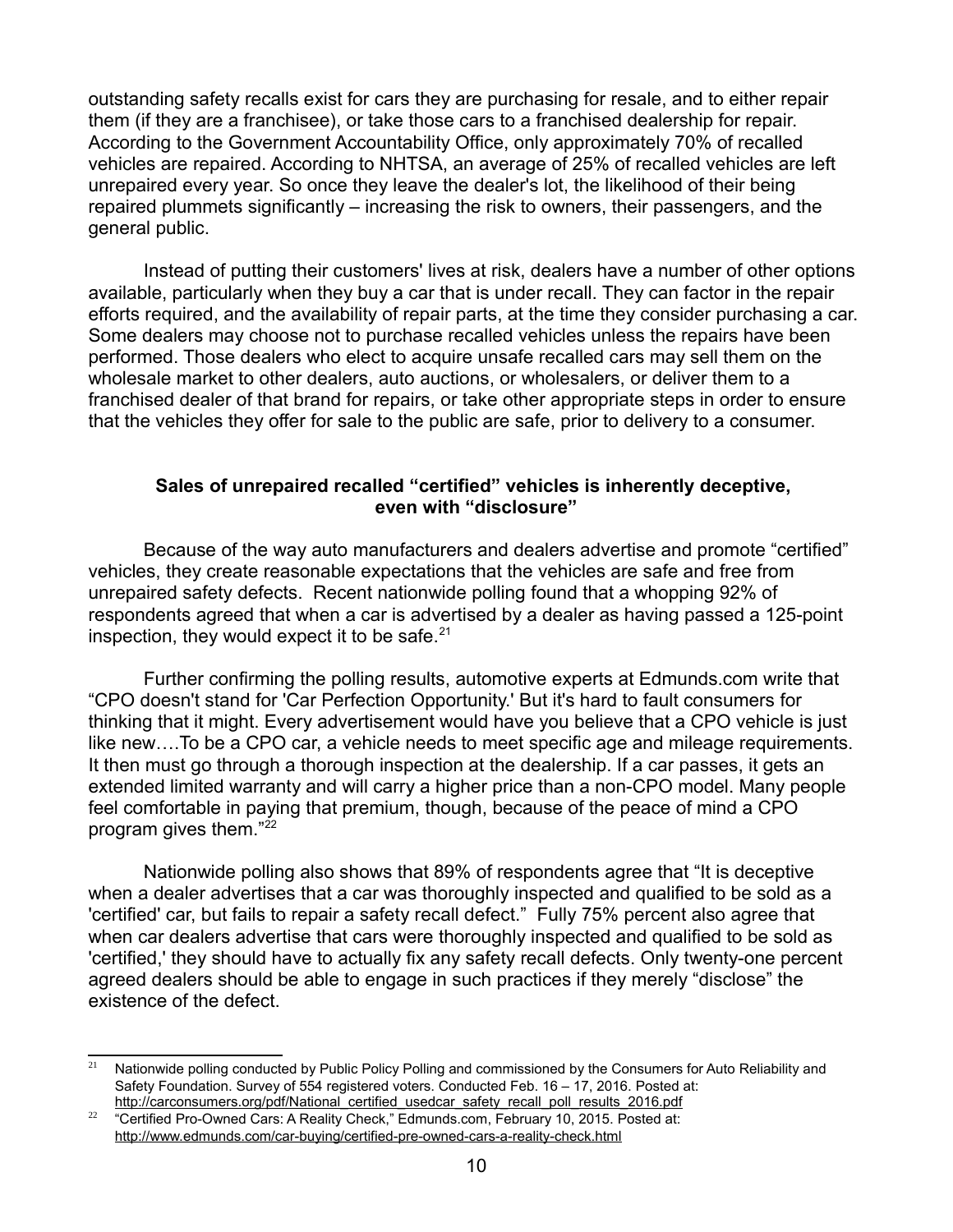Further evidence: "Michelle Krebs, senior analyst for AutoTrader.com, said a survey of car shoppers last fall showed that consumers are willing to pay a premium of around \$2,000 for a CPO vehicle, and the top three reasons were 'peace of mind,' the warranty and affordability (compared with a new vehicle). 'Clearly, what they think they're getting is peace of mind. They recognize they are getting a vehicle that is certified to a certain level of quality and condition,' she said."[23](#page-10-0)

Adding to the level of deception, dealers charge consumers extra for "certified" cars. If consumers were fully aware of the risks posed by the safety defects, they might not buy the car at all. However, they are tricked into paying a substantial premium (often over \$1000) and led to believe they are purchasing a superior product that has passed a rigorous inspection and is not only safe, but also worth more than a non-certified vehicle.

Yet another level of deception: many claims made about "certified" vehicles include specific, detailed representations about the individual components that have passed a professional inspection. Dealers commonly list parts and systems such as brakes, safety restraints, and other components. When any of those listed components or systems are defective and subject to a safety recall, it is unfair and deceptive for the dealer to claim the vehicle passed an inspection and qualified to be sold as "certified."

Some manufacturers also make specific claims regarding the overall safety of "certified" vehicles sold under their brand that are totally inconsistent with the vehicle's having an unrepaired safety recall. For example, BMW advertises on its website:

"Every BMW vehicle considered for certification must undergo a comprehensive inspection process by a BMW trained Technician. Systems and components are checked, ranging from engine performance, to the operation of the glovebox. *Particular attention, of course, is devoted to safety-related items, from tire tread depth, to seatbelt function, to the operation of the brake lights. Everything must perform according to BMW specifications.* In addition, all scheduled maintenance is brought up to date." [Emphasis added]

Ford advertises vehicles that qualify to be sold as "certified" with the following claims:

"Ford factory-trained dealer technicians go through each vehicle, performing a rigorous 172-point inspection, including obtaining a CARFAX<sup>®</sup> Vehicle History Report.™ Any part(s) that doesn't meet our standards is replaced with a factory-authorized part. For added peace of mind, each vehicle comes with comprehensive limited warranty coverage and powertrain limited warranty coverage backed by Ford Motor Company.\* \*See your dealer for warranty coverage details."

The bottom line for consumers is that the way manufacturers and dealers advertise and promote "certified" used cars is completely at odds with their having unrepaired safety defects. In terms of public perception and well-founded consumer expectations, the two are contradictory and mutually exclusive. Anytime a dealer sells a "certified" car, it must be safe,

<span id="page-10-0"></span><sup>23</sup> "Certified pre-owned car buyers pay for peace of mind," *Chicago Tribune*, March 18, 2015.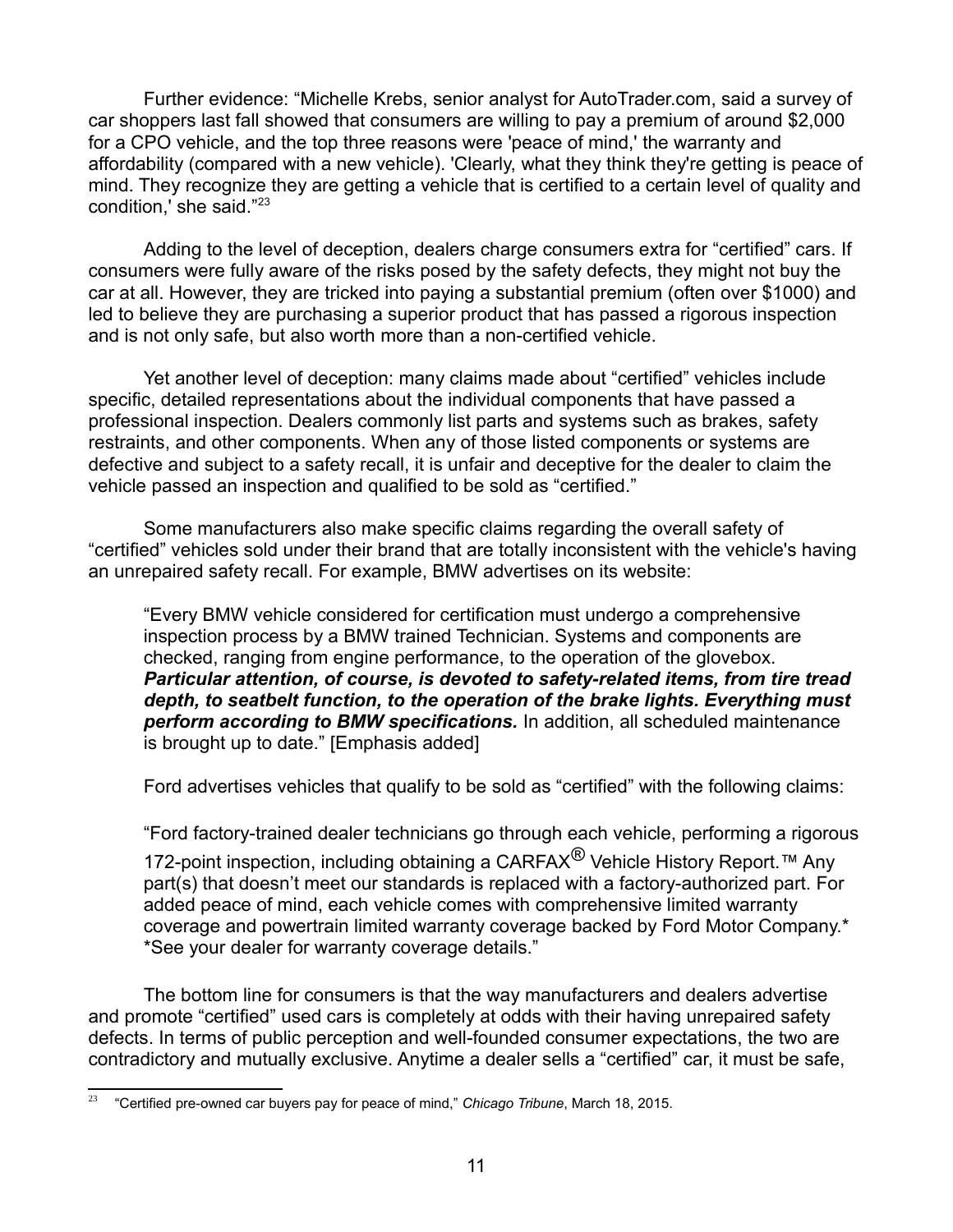and free from unrepaired safety recalls.

# **Allowing sales of recalled used cars with "disclosure" would particularly harm vulnerable consumers**

While existing laws apply to all dealers and all car buyers, if the FTC were to allow dealers to sell unsafe recalled cars with "disclosure," that would expose particularly vulnerable used car buyers to being targeted for sales of cars with lethal safety defects. Typically, car sales involve verbal exchanges between sales personnel and car buyers, and sometimes the conversation is in a language other than English. Dealers also often advertise in other languages on TV and radio. If a dealer touts its "rigorous inspections" and "certified" status in advertising in the car buyer's native language, and salespersons make similar claims in the same language, disclosing the existence of an unrepaired safety recall in writing, in English only, would be unfair and deceptive. Even if the disclosures were in the same languages as the ads and verbal claims, selling "certified" cars with unrepaired safety recalls would be still be inherently deceptive, for the reasons provided above.

The proposed settlements would particularly jeopardize the safety of consumers who are not proficient in reading legalistic English, who are illiterate, or who are recent immigrants, young people, first-time car buyers, or active duty military personnel and their families who have been stationed overseas, and all consumers who may have missed the news headlines about safety defects and recalls.

The inadequacy of "disclosure" in the context of an auto sale is demonstrated by the experience of a Sergeant in the Army stationed at Fort Bragg, North Carolina. In 2015, she told Consumers for Auto Reliability and Safety that she bought a GM car from the CarMax store near the base, believing it would be safe. She had been stationed in Korea for two years, so had missed all the news headlines about the GM ignition switch defect, and was unaware how hazardous the defect was. She saw the recall notice, which was presented to her after she had selected the car, and thought because she was of relatively small stature, she did not need to worry about bumping the key with her knee. She was unaware that in some cases just driving over a pothole was enough to cause the ignition to switch into "off" mode, causing the power brakes and steering to fail, and the air bag to deactivate. She was unaware how many people – many of them young women – had been killed by that defect. She also did not realize she could get the car repaired for free, at the local GM dealership, and assumed she could not afford the repair, so had delayed getting it fixed.

Written disclosures are also subject to being overridden by verbal representations made by salespersons who lack the training and expertise necessary to inform car buyers about the risks involved, and who have a conflict of interest due to their being paid to make a sale.

Low-income consumers and car buyers with credit problems would be particularly vulnerable. It is common practice for dealers to steer consumers with damaged credit into purchasing a certain vehicle, telling them that it is "the only one on the lot" they qualify to buy. The proposed settlements would enable unscrupulous dealers to discriminate regarding who they target to purchase unrepaired recalled cars, warning some verbally about the hazards, while verbally downplaying the risks when selling the cars to others – with fatally flawed written "disclosures."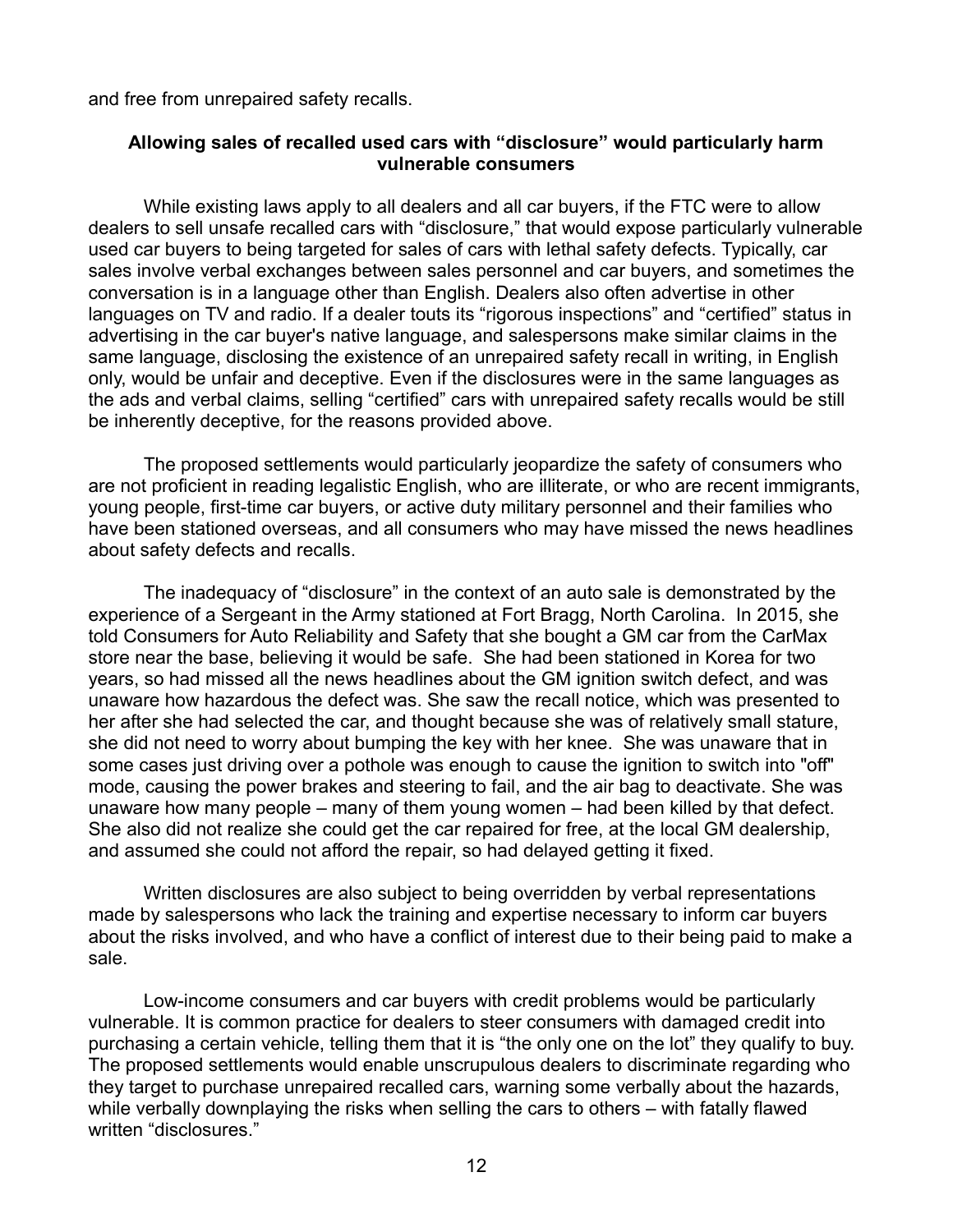Another potential level of deception: some dealers provide a vehicle history report that informs buyers about the condition of the car – or so they claim. That type of detailed thirdparty information tends to be viewed as impartial and authoritative, and gives the impression the dealer is being open and transparent, but it is subject to abuse and can add to the deception, defeating any benefit from the "disclosure."

For example, CarMax touts the fact it provides a vehicle history report with each car it sells. However, CarMax chooses to provide AutoCheck reports generated by Experian, which often tend not to include safety recall information (unlike Carfax, which often tends to capture safety recall data.) Instead, AutoCheck gives green checkmarks to indicate that many other aspects of the car's history passed without any red flags, but often gives unrepaired recalled vehicles unqualified approval with a summary that says "no problems detected." That gives the false impression the car has no problems, when AutoCheck simply failed to capture unrepaired safety recalls. This practice gives consumers a false sense of security that a particular car is free from any serious problems, and in particular free from unrepaired safety recalls.

Last December, CarMax sold a 2012 Jeep Grand Cherokee with three unrepaired safety recalls to an auto safety advocate in Massachusetts. It was under recall because it was prone to catching on fire, had faulty brakes, and was prone to intermittent stalling in traffic, without warning. Yet the AutoCheck report failed to mention any of the safety recalls, and instead indicated that the vehicle had "0 problems."[24](#page-12-0)

# **The proposed settlements would be worse than existing practices in much of the industry**

Typically, auto manufacturers who have "certified" programs prohibit their franchised dealers from selling unrepaired recalled cars as "certified." Those provisions are in their franchise agreements and also in the criteria established by the manufacturers for vehicles to qualify to be sold with the manufacturer's brand and limited express warranty.

In an effort to improve compliance with federal laws prohibiting dealers from selling unrepaired recalled new cars, Chevrolet has instituted a structure of rewards and penalties. According to *Automotive News,* "Chevy is...adding a penalty to dealers that deliver a new vehicle that is subject to an open safety recall, a move that likely comes in light of GM's massive ignition switch recall from last year."<sup>[25](#page-12-1)</sup> That is a commendable step for an auto manufacturer to take, and should be encouraged by the FTC, rather than undermined by allowing sales of unrepaired recalled used cars with "disclosure" by GM's and its dealers' competitors, such as CarMax.

Honda recently issued a memo to its franchised dealers, warning them regarding Honda vehicles with recalled Takata air bags. According to Automotive News, Honda said that "Dealerships would be responsible for any claims stemming from selling an unrepaired car from the affected population. 'Should an unrepaired vehicle result in any claim because of the

<span id="page-12-0"></span><sup>&</sup>lt;sup>24</sup> AutoCheck report for Jeep Cherokee purchased by auto safety advocate Sean Kane at CarMax in Attleboro, MA. Posted at: [http://carconsumers.org/pdf/CarMax\\_MA\\_Sean\\_Kane\\_Jeep\\_AutoCheck\\_report.pdf](http://carconsumers.org/pdf/CarMax_MA_Sean_Kane_Jeep_AutoCheck_report.pdf)

<span id="page-12-1"></span><sup>25</sup> "Chevrolet ties recalls with dealer incentive program," *Automotive News*, January 5, 2016.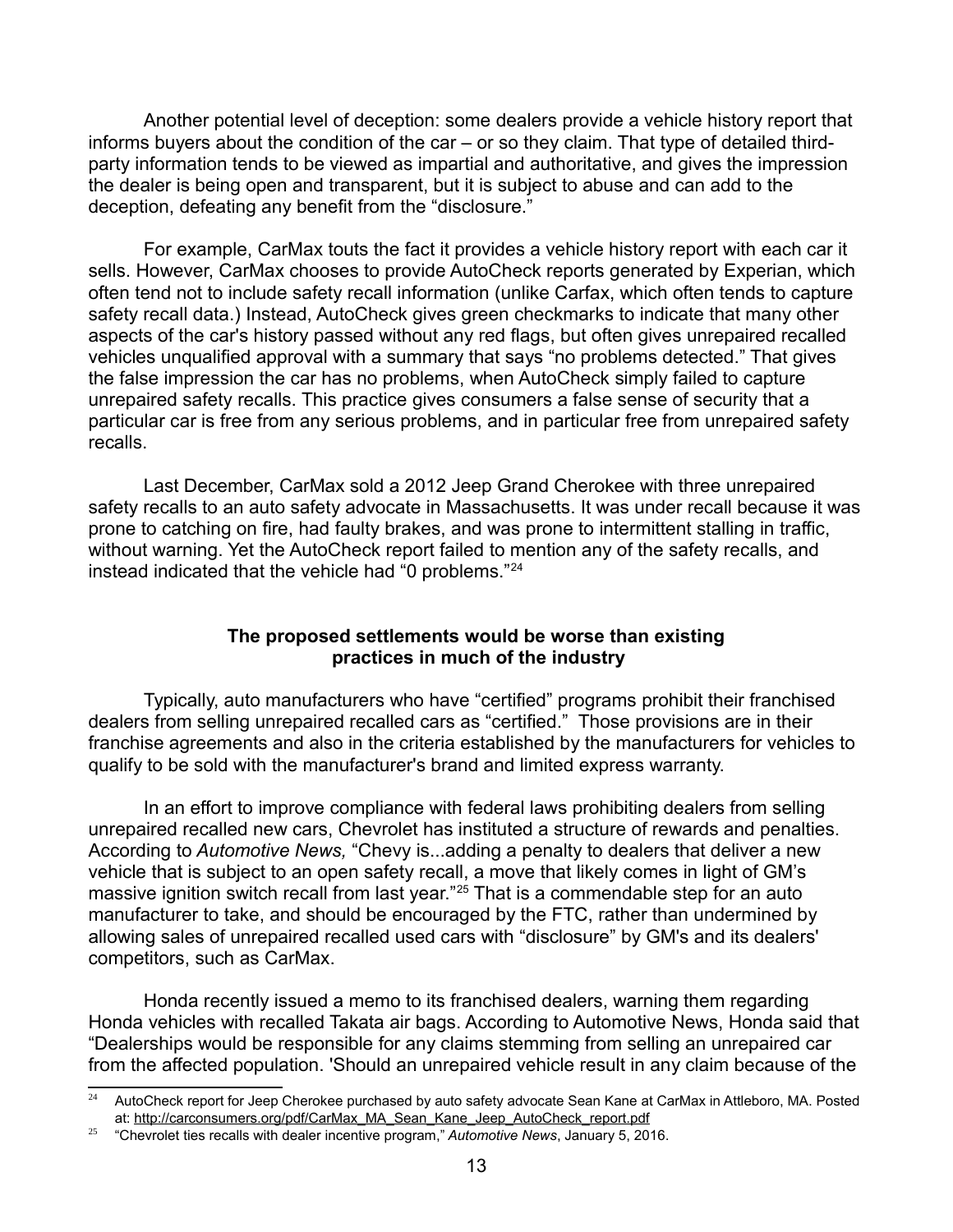required recall repair, the dealership will be solely responsible to the claimant, and will be required to defend and indemnify American Honda for any resulting claims,' Honda said in the memo $"^{26}$  $"^{26}$  $"^{26}$ 

When the manufacturers themselves do not allow the sales of "certified" cars with unrepaired recalls, at a minimum the FTC should adhere to that standard, and not lower its standards to permit sales of so-called "certified" cars by dealers such as CarMax, whose practices are dangerously deceptive, and which sells a high volume of recalled vehicles with lethal safety defects.

# **Beyond the scope of these individual settlements, the FTC should prohibit dealers from selling any cars with unperformed safety recalls**

The consent agreements that are the subject of these comments deal specifically with the sale of certified pre-owned cars touted as safe. Certainly the Commission should not allow dealers to sell any car with an unperformed safety recall in such a manner and should amend the consent agreements accordingly. Beyond these individual agreements, the FTC should prohibit the sale by a dealer of any car with an unperformed safety recall as unfair.

The FTC's 1994 Reauthorization Act defines those unfair practices that the FTC can declare unlawful as those "likely to cause substantial injury to consumers which is not reasonably avoidable by consumers themselves and not outweighed by countervailing benefits to consumers or to competition.<sup>[27](#page-13-1)</sup>

The Senate Report providing extensive legislative history of this provision states:

"Consumer injury may be 'substantial' under this section if a relatively small harm is inflicted on a large number of consumers or if a greater harm is inflicted on a relatively small number of consumers. In accordance with the FTC's December 17, 1980, letter, substantial injury is not intended to encompass merely trivial or speculative harm. In most cases, substantial injury would involve monetary or economic harm or **unwarranted health and safety risks**."[28](#page-13-2) (emphasis added)

The unwarranted safety risks posed by the sale of cars with unperformed safety recalls would cause enormous harm to consumers, not only with no benefit to consumers or the market, but at great cost to the nation.

"According to preliminary estimates from the National Safety Council, 38,300 people were killed on U.S. roads in 2015. In addition, 4.4 million were seriously injured … said Deborah A.P. Hersman, NSC president and CEO, 'Driving a car is one of the riskiest activities any of us undertake in spite of decades of vehicle design improvements and traffic safety advancements.'"[29](#page-13-3)

<span id="page-13-0"></span> $26$  "Honda warns dealerships of liability as it widens airbag recall," Automotive News, February 3, 2016, posted at: http://www.autonews.com/article/20160203/OEM11/160209921/honda-warns-dealerships-of-liability-as-it-widens-airbagrecall

<span id="page-13-1"></span><sup>&</sup>lt;sup>27</sup> The Federal Trade Commission Act Amendments of 1994, Pub. L. No. 103-312 § 9, adding a new 15 U.S.C. § 45(n) (Aug. 26, 1994).

<span id="page-13-2"></span> $28$  Sen. Rep. No. 130, 103d Cong., 2d Sess. 12 (1994), reprinted in 1994 U.S.C.C.A.N. 1787–1788. See also H. Conf. Rep. No. 617, 103d Cong., 2d Sess. 11 (1994), reprinted in 1994 U.S.C.C.A.N. 1797.

<span id="page-13-3"></span><sup>&</sup>lt;sup>29</sup> "Motor Vehicle Deaths Increase by Largest Percent in 50 Years," National Safety Council News Release issued February 27, 2016.